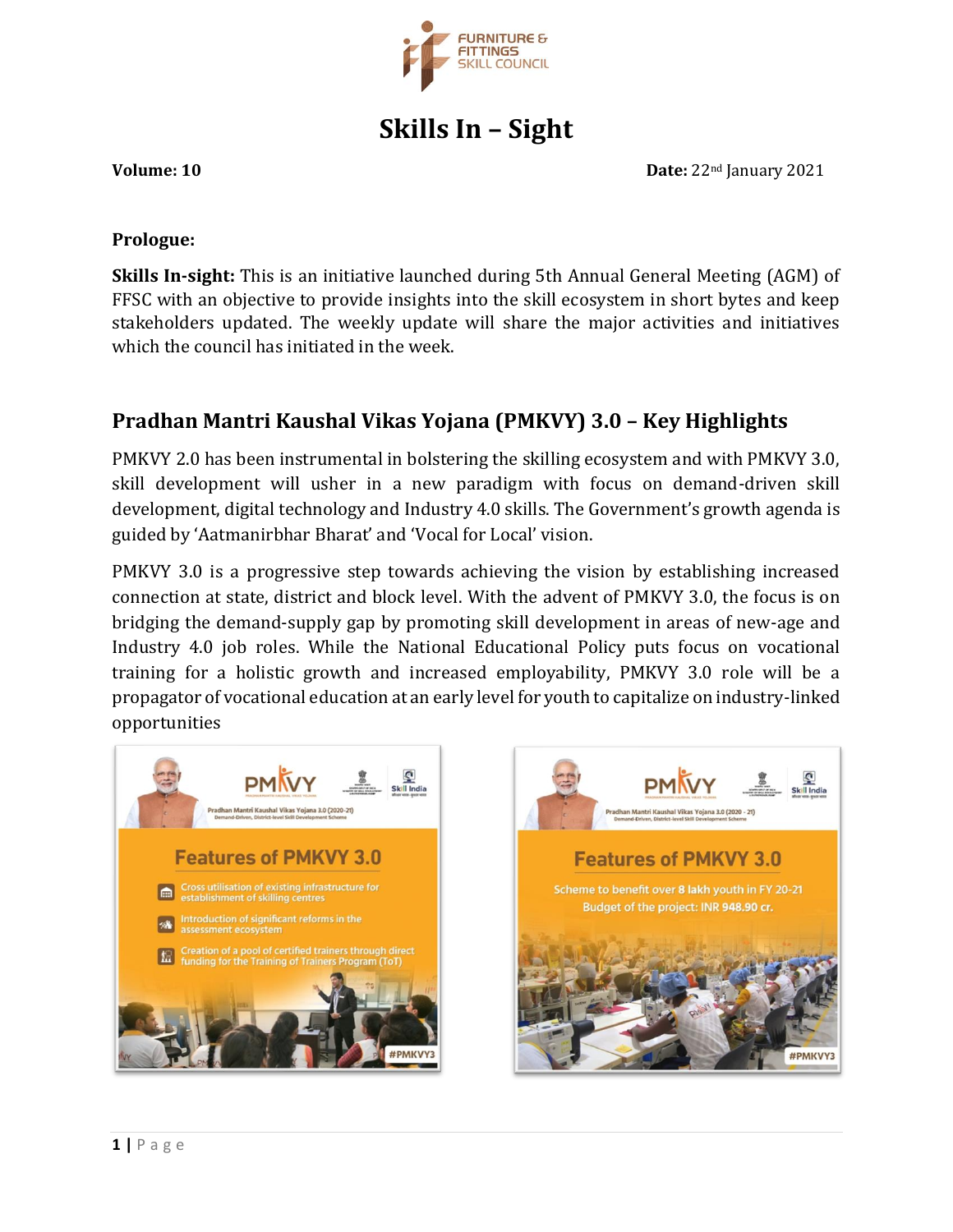

# **Skill Ambassador Campaign: Recognition of Prior Learning (RPL)**

FFSC sessions in the last phase are ongoing in various locations for **Assistant and Lead Carpenters** with participation from Industry and Academic experts who attend online via video conferencing.

FFSC Team takes the **orientation session** for the candidates by covering the introduction of the skilling ecosystem, COVID-19 protocols to be followed, soft skills, details of the PMKVY scheme its benefits and opportunities through RPL certification.

| <b>SAC RPL 1 Training</b>      |       |
|--------------------------------|-------|
| <b>Total trained this year</b> | 15642 |
| <b>Trained this week</b>       | 423   |
| <b>Till Last Update</b>        | 15219 |

**Location:** Hardoi, Uttar Pradesh



**Location:** Sikar, Rajasthan

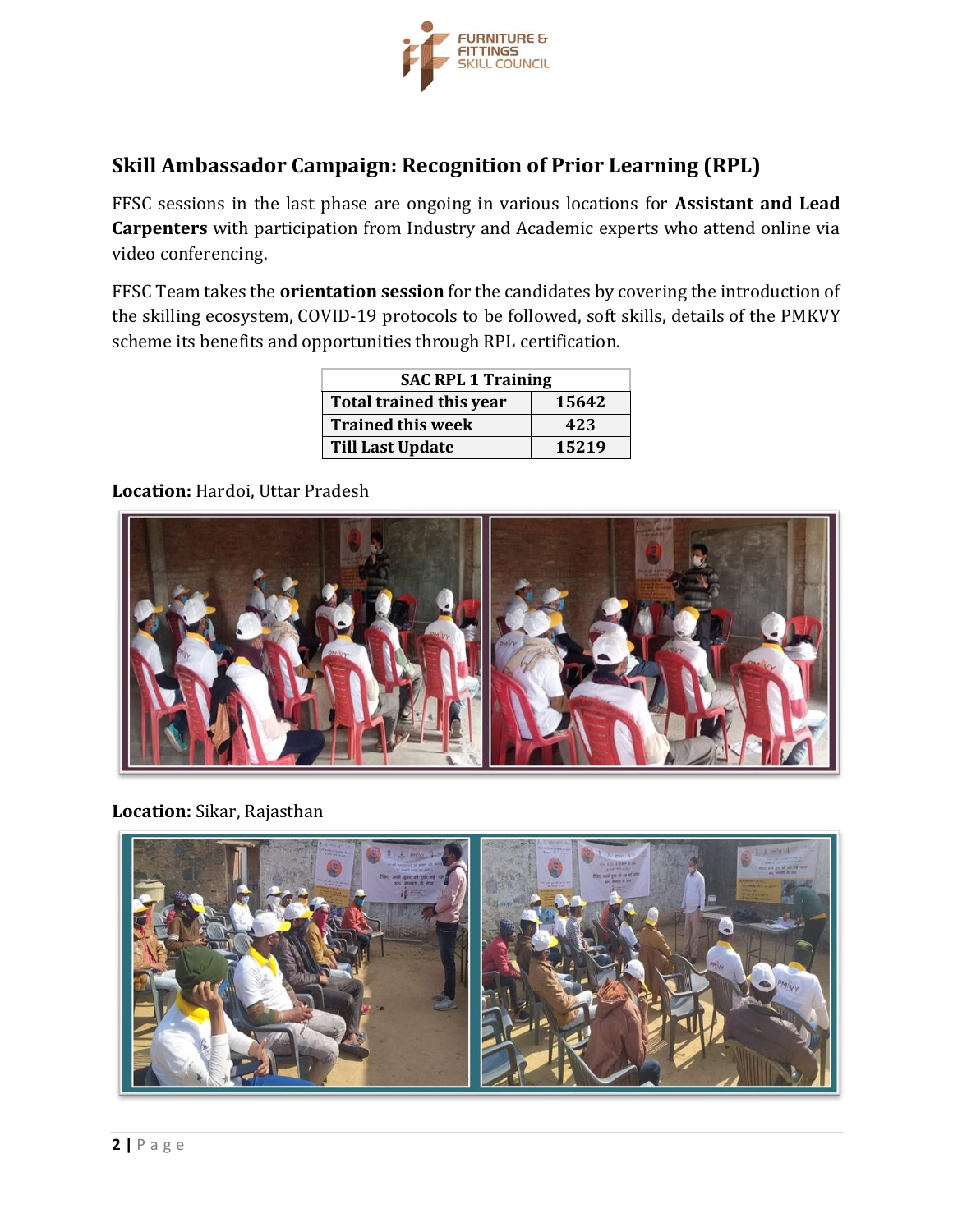

**Location:** Hanumangarh, Rajasthan



### **Projects under Ministry of Social Justice and Empowerment (MoSJE)**

**Industry Orientation session**: An Online Industry Orientation session was conducted by Mr. Anil Mathur, Narsi Interiors Infrastructure Pvt Ltd, Mumbai on 20/01/2021

Mode: Short Term Training (NSKFDC scheme)

Locations: Jhalawar, Kauruali, Rajastahn, West Sikim, Sikim and Banaskantha, Gujarat.



The candidates were briefed by Mr. Mathur about the importance of safety measures in the carpentry work. He emphasized the safety measures to prevent unnecessary illness or injuries at the workplace. Various safety equipment was also discussed during this meeting.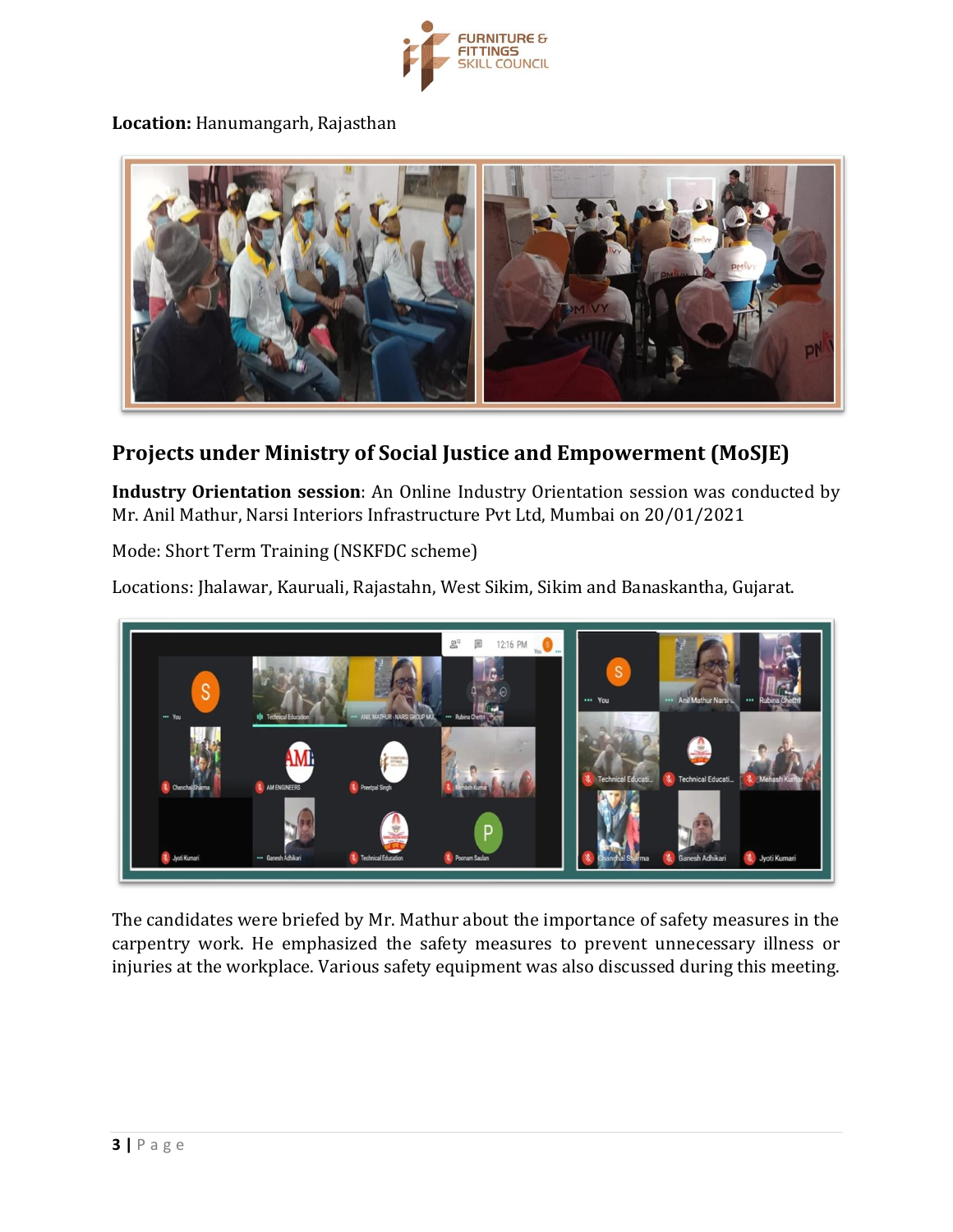

## **SANKALP Workshop on 'Decentralization in skill development and roles & opportunities for Sector Skills Councils (SSCs)'**

Building adequate capacities at the grass-roots levels for identifying employment opportunities early and anticipating skill requirements at the level of districts is critical for an outcome-focused skills training system. Decentralized skill programme formulation and implementation would systematically capture demand, which, in turn, would result in supply rearranging itself to meet this demand.

The State Skill Development Missions (SSDMs) were launched in nearly all states to manage their skill development. Most states have also created designated district committees (generally called DSCs, but known by different appellations across states) to manage skill development. DSCs are composed of district-level government officials of various departments. Besides, a DSC can also co-opt local chambers of commerce and industry, civil society organizations, etc.



SANKALP team has been working on capacity building of DSCs to enable them take up demand driven skill development planning for their respective districts. Sector Skill Councils (SSCs) being industry lead bodies can work with DSCs to create this market-oriented skill ecosystems in the districts. SANKALP team organized a workshop on 19th January 2021 for all the SSCs with a view to set this mechanism through which the DSC - SSCs can work effectively towards this objective.